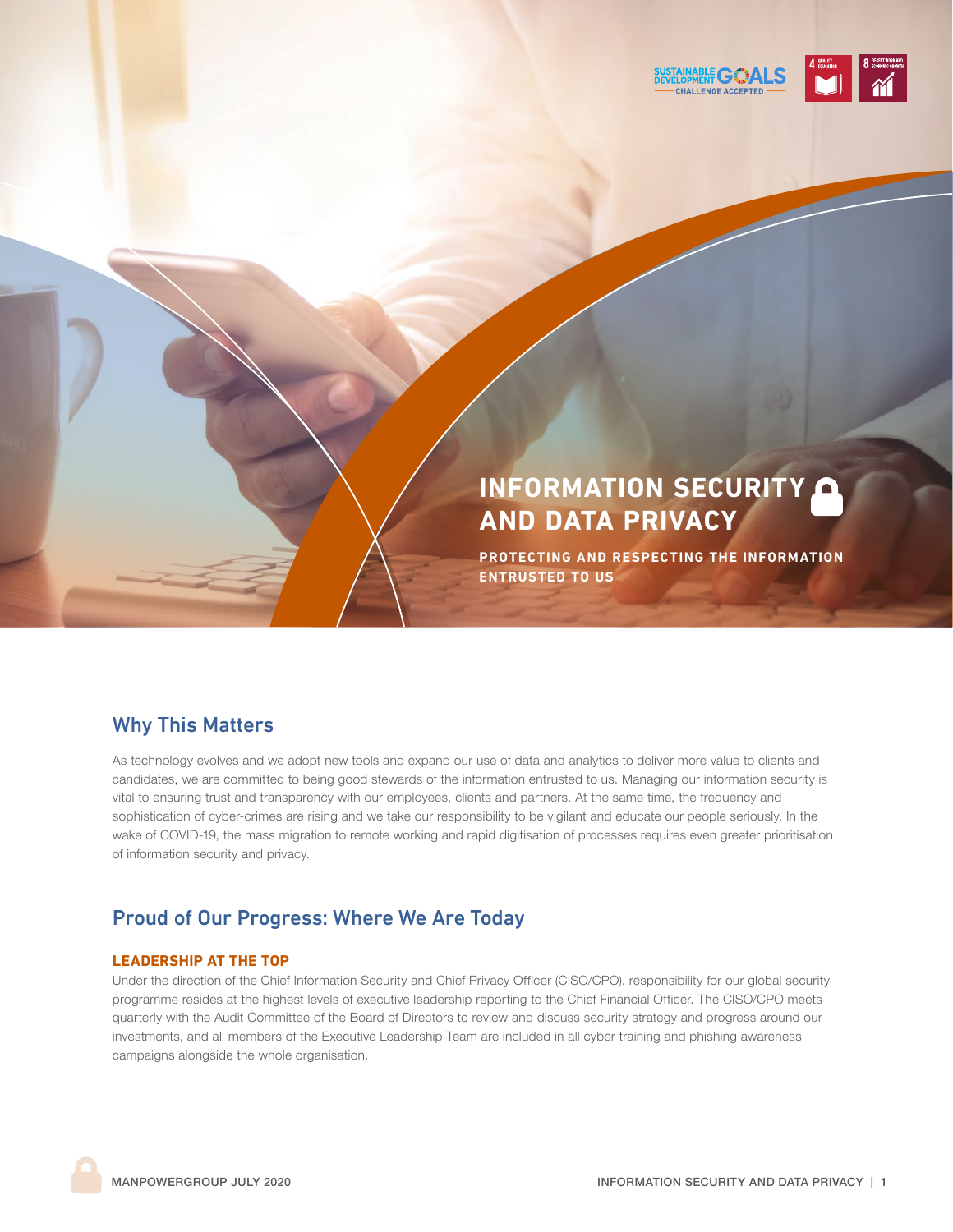#### **GLOBAL STANDARDS AND FRAMEWORKS**

Our commitment to the highest standards of information security and data privacy are outlined in our global [Code of Business](https://www.manpowergroup.com/ethics/code-of-business-conduct-and-ethics)  [Conduct and Ethics](https://www.manpowergroup.com/ethics/code-of-business-conduct-and-ethics). Available in 20 languages on our corporate website, the Code is shared with every employee and stakeholders around the world.

Our [Global Privacy Policy](https://manpowergroup.com/privacy-policy) describes the types of personal information we collect from candidates, associates and clients, how we use it, with whom we share it, and the rights and choices available to individuals regarding our use of their information. Employee (internal staff) privacy policies, maintained at the country level, align with our global standards and comply with all local laws and regulations.

We have established a comprehensive global information security framework, aligned with the internationally recognised ISO 27001 standard, which all of our operations around the world are required to adopt. Several operations in key markets, including France, Germany, India and Spain, are externally certified to these standards, as are a majority of our data centre partners.

#### **MANAGING RISK, PROTECTING INDIVIDUALS AND ORGANISATIONS**

Keeping information safe requires constant risk assessment. Our Global Risk and InfoSecurity Program (GRIP) is an organisation-wide framework that combines people, process and technology to reduce risk, create value for our clients and ensure the data people entrust to us is protected.

To ensure we are prepared to respond to incidents and effectively neutralise threats, our InfoSecurity and Internal Audit Teams work with an independent third party to conduct Red Team exercises that simulate security attacks against our environment on an annual basis. Our systems are continually tested for vulnerabilities through additional penetration testing and automated scanning tools and services.

#### **STAYING SECURE: TRAINING AND MAINTAINING AWARENESS**

The policies and procedures designed to keep information safe also depend on people to execute them. That's why we roll-out regular employee awareness programmes including annual online training, quarterly phishing exercises and company-wide Cyber Week intensive awareness campaigns, offering daily bite-size training, instructor-led seminars, team activities and security-related quizzes and competitions.

We regularly refresh training to address emerging risks or changes in regulations. For example, we enhanced our data protection, privacy and cyber security training in anticipation of the European Union's General Data Protection Regulation, the California Consumer Privacy Act and India's Personal Data Protection Bill — educating and empowering every individual to take responsibility for information security and privacy.

#### **REPORTING: A CRITICAL LINE OF DEFENCE**

Employees play a critical role in identifying potential issues. Through our awareness training, staff are educated on how to report suspicious activities they may witness in their workplace environment or in the technology they use. Seamless security integration enables staff to report suspected phishing emails with one click, and our [Global Ethics Hotline](https://manpowergroup.com/ethics/business-ethics-hotline) is available anytime from anywhere, for anyone to report issues or seek guidance. Issues reported via the hotline are reported to the Audit Committee of the Board of Directors.

Through our enhanced and targeted awareness efforts, employee engagement, resilience to social engineering and overall awareness continues to demonstrate measured improvement year on year.

#### **EXPANDING OUR TEAM, DEEPENING OUR CAPABILITIES**

The centralisation of our information security and data privacy governance, operations and thought leadership has led to greatly improved security capabilities and maturity enterprise-wide, and allows for rapid deployment of future capabilities. Our cybersecurity programme has been assessed by an independent third party over the last three years and has shown measured capability and maturity improvement year after year. This trend is expected to continue for the foreseeable future.

Our talented team dedicated to information security and data privacy has increased in size significantly over recent years. Our people are strategically positioned at the global, regional and local market levels to ensure consistent policies, processes and technology exist in all locations, and all are highly trained with certifications including: CISSP, CISM, CISA, CRISC, CQA, Security+, CSCP, CIPM and CIPP/E.